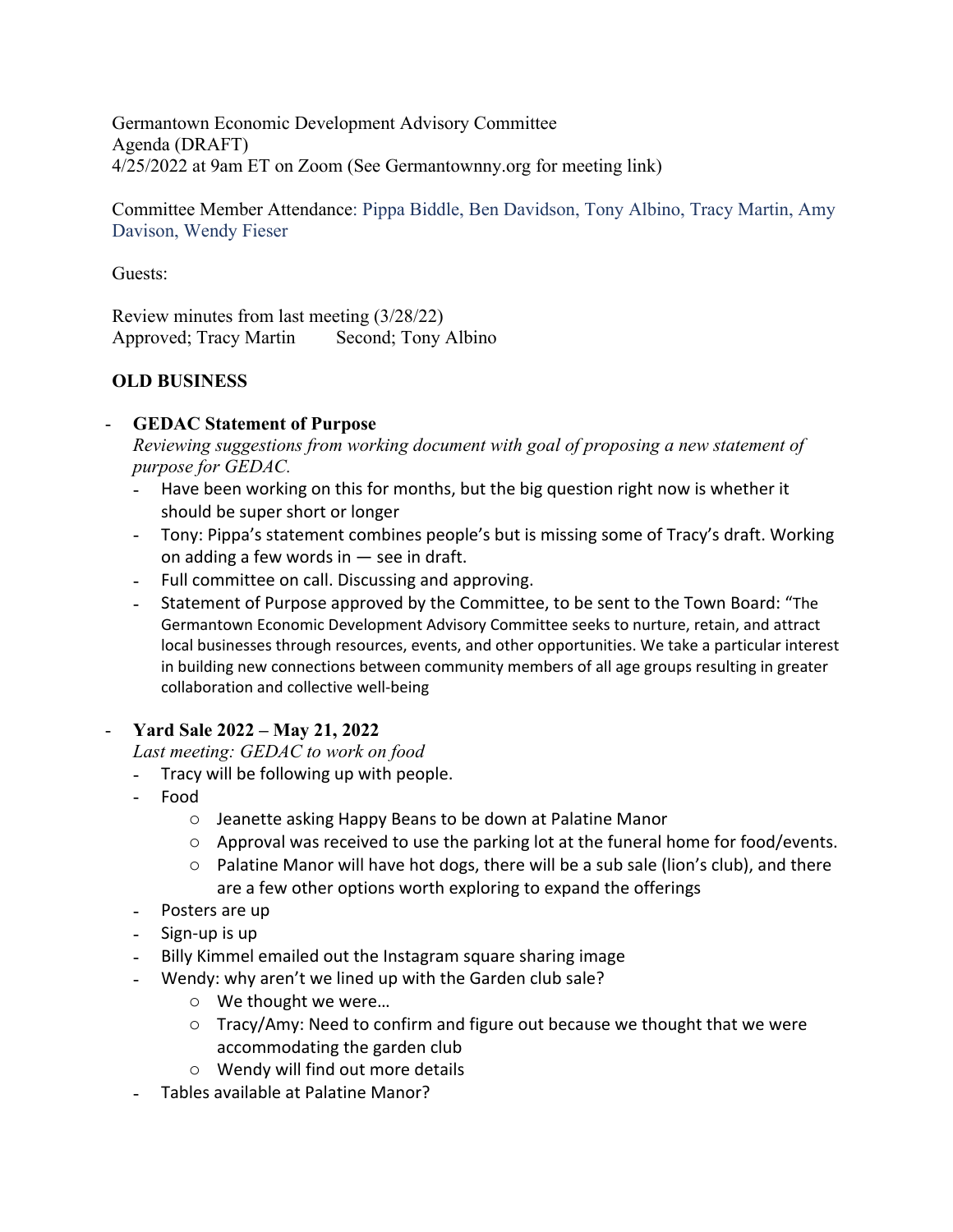- o Wendy: We have space for 4 or 5 more, and Wendy is the contact for those tables. Cost per table is \$15 or \$20, but she needs to double check.
- Jeanette: GEDAC table at yard sale?
	- o Pippa: Would be great to have one with
	- o Jeanette: Can man 2-4pm if we still want to have one
	- o Map, Brochure, Potential info about movie nights
	- o **NEXT STEPS:** Jeanette email Pippa to schedule Ben and Tony
- **NEXT STEPS:** food, table rentals, table for GEDAC, but more than anything need to figure out the date discrepancy with the garden club (later in meeting garden sale confirmed for May  $14<sup>th</sup>$ )

# - **Writing and Arts Competition 2022**

*Recap*

- Raised over \$2000 from local businesses
- Low number of entries, so that will be a big goal next year
- Entries are on display in the library
- Pippa will be managing the distribution of prizes (over \$1900, full amount broken down in Google Drive folders) and reimbursement of Quittner for poster design, as approved by the committee.
- Wendy: one note on the competition if we have a theme letting the kids know what it is earlier may be helpful, like before the Christmas vacation. They get a little scattered after January.
- Tony: For next year, remember to ask students what they are interested in.
- Tracy: Looking towards connecting to nature and building a connection to what the world means to you.
- **NEXT:** Table until next October 2022. Start planning so that we can announce before holiday break.

# - **Earth Day Events**

*Recap*

- Tracy: Overall pretty happy and felt it was pretty successful. Wish there was a slightly higher turnout, but it was also spring break and that felt like that contributed to it.
- Wendy: Won't always be a problem because break is based on Easter.
- Tracy: Recycling bins are gorgeous and the compost program for town is really exciting. Solar program minimums have already been met, which is very exciting as well. But the feedback as well was that things were quite spread out so it may be worth centralizing more in the future. Library was very busy for their events
- Wendy: Sportsman's club sold out
- Tracy: Next year we could use help with the social media in the lead up and on day of the event.
- Wendy: Was very excited that while she was handing out the waste guides the most receptive person was an individual who works at the dump, which is great.
- Tracy: Gaskins funded the waste guide, and the idea is "separate and save" and it's received great feedback.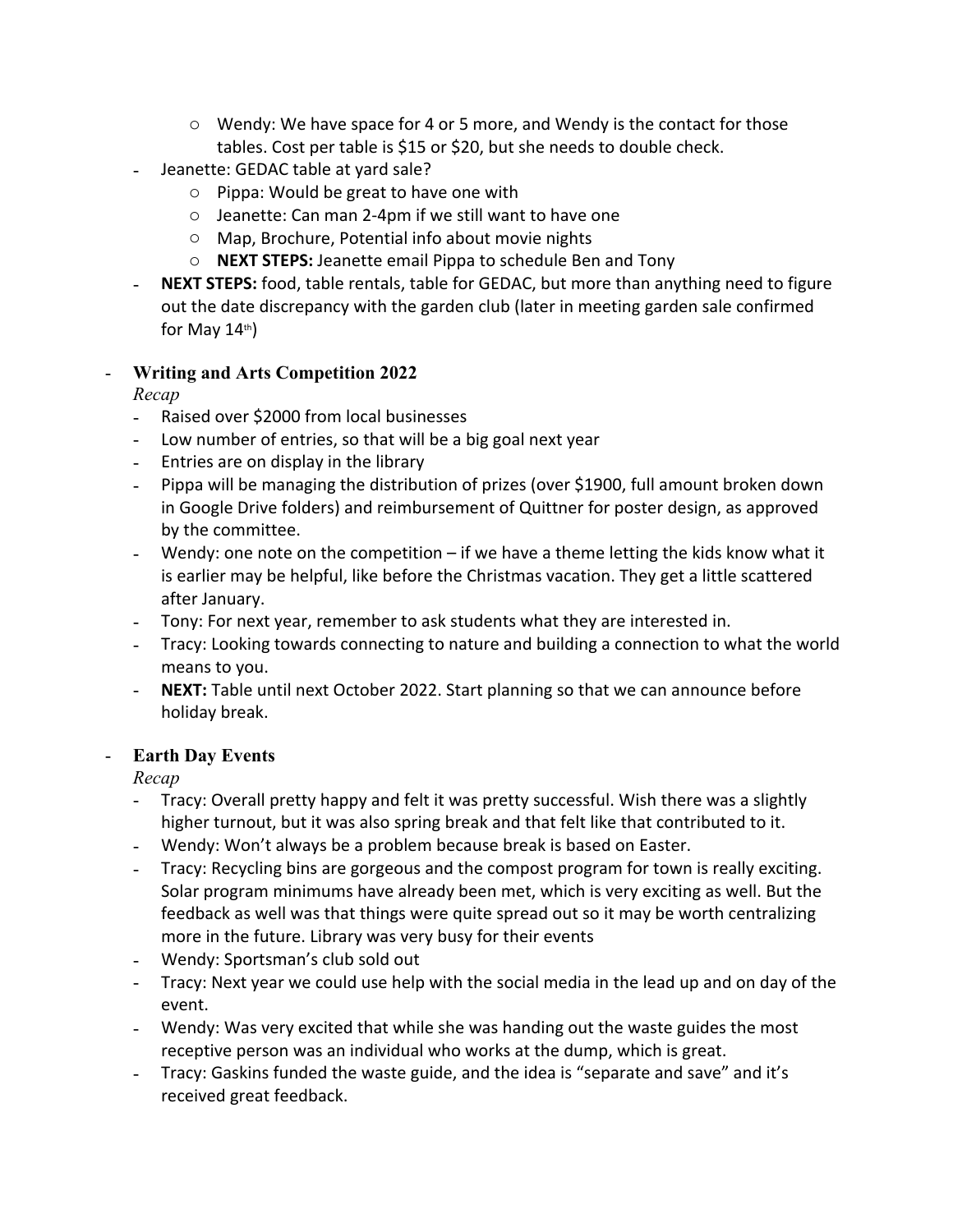- **Next Steps:** Table it until planning for 2023

### - **Business list update**

*Any updates?* 

- Amy: ZBA had a public meeting the other night and Gather Wild has been before ZBA for a while. It was determined by ZBA that they cannot operate as they have been and they've had to close down while applying for a special-use permit. In their presentation, they used being listed on the town website and being printed on the brochure as evidence towards their argument for a special-use permit.
- Pippa: Interesting question because whose responsibility is it to verify that businesses are allowed to operate?
- Amy: It shouldn't be our responsibility to verify that businesses are legally allowed to be operating, just to recognize businesses that are operating
- Tony: The brochure isn't a legal document
- Tracy: Would be awesome to have someone from the town board at our meetings to field questions like this. Or, at least, have the town board sign off on brochure updates before printing?
- Tony: But they aren't going to take the time to do that (because it's a heavy lift), and this is for one business. So this is an issue that is not our purview.
- Wendy: Has heard that they are going to be moving.
- Pippa: Let's not go too deep into speculation, but to Tony's point it's not evidentiary
- **Next Steps:** Sooner or later we have to have a discussion for when to print. Next meeting try to set a schedule.

# - **GEDAC Instagram –**

- *a. Takeovers Update who's next? (See here for related documents)*
- 
- Wendy doing a takeover in May. **Next Steps:** Wendy to reach out to Pippa to plan **GCS Internship Program**

- *a. Updates? (see intern request form draft)*
- Tracy: Only real responses so far have been from people interested in summer internship in the medical field. Any thoughts, Amy?<br>- Amy: Not associated with a hospital, so not sure what's possible especially with covid.
- Amy suggestion if a field they are interested in reach out to a dentist, chiropractor, etc. for shadowing days...<br>
- Tracy: the Vet?<br>
- Pippa: Still under very strict covid protocols<br>
- Tony: Will ask the dutchess county hospital about whether there are any programs. He
- 
- 
- doesn't think there are, but worth asking. **NEXT:** Tony asking
-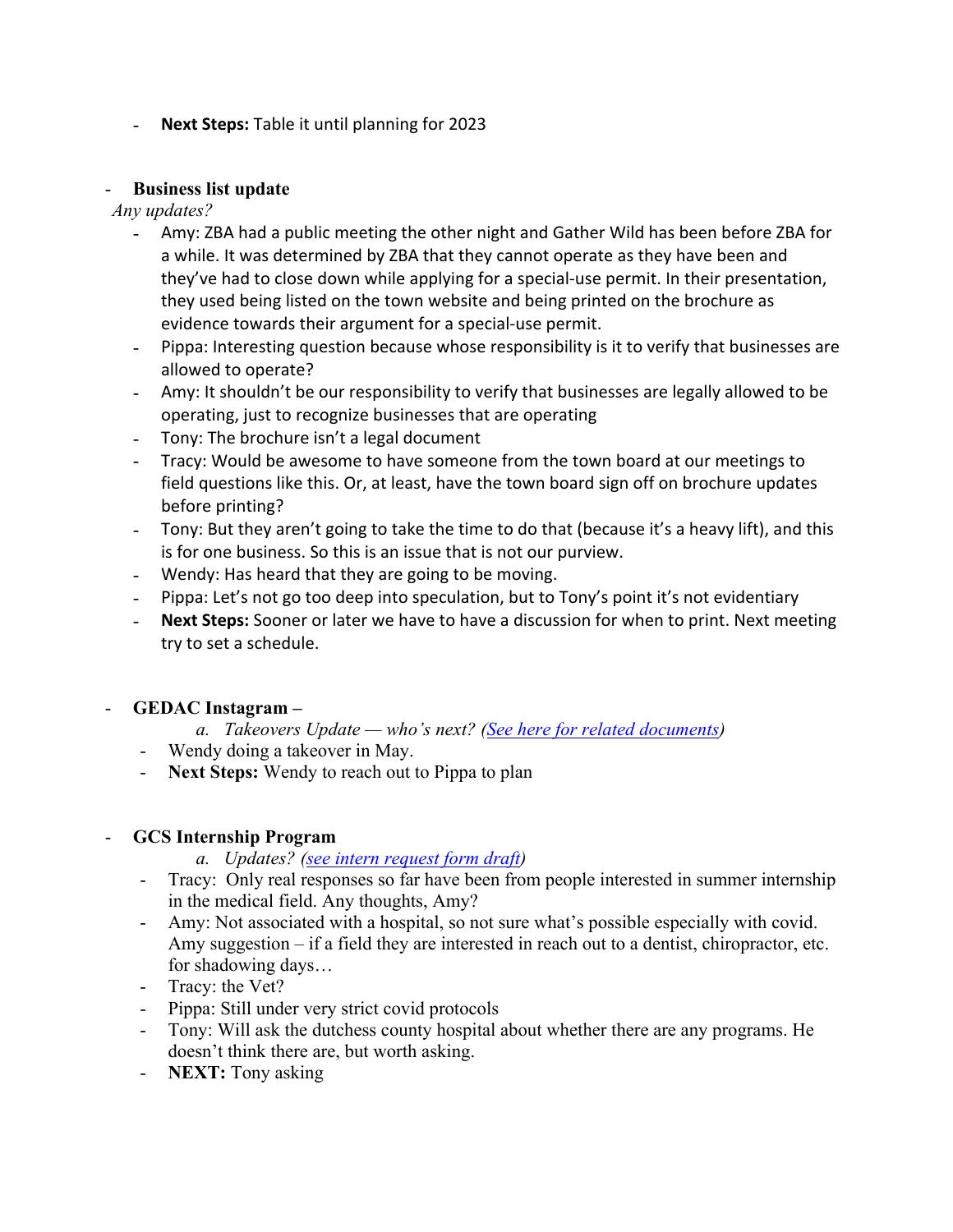# - **9/9G Sign Project**

*Pops pitched? Winning words?* 

- Push to next Meeting

# - **Apple Fest 2023**

*Updates?*

- None. Tracy will get back to following up.

# - **Movies Nights 2022**

- Do we want to do them and, if so, do we want to be at the Pavilion?
- Committee votes yes and yes. 2-3 movie nights with sponsorship, maybe some volleyball, kayaks, and a movie with popcorn.
- July, Aug, Sept.
- Amy:  $3^{rd}$  weekend of the month?
- Tracy: and Friday nights?
- Tracy: Also maybe vote on fav 3 from a list of 15 movies to local businesses also asking people to sponsor. Sponsors will be mentioned in social posts and on the screen before the movie.
- Wendy: chance to have sponsors be involved in the volunteering and set up and attendance as well. Wendy – family centered movies are a better idea?
- **Next Steps:** Tracy to talk to parks about partnership and dates. Pippa to email Swank and will follow back up with Katrina. Wendy to throw out the idea to Devon about helping us again – and if he has hard no dates that would be great. (top item for May)

# **NEW BUSINESS**

# **COMMENTS PERIOD/Q&A**

# **MISC./TABLED BUSINESS**

- GCS Graduates Messages of Support Programming
- Updates on Tony Albino's jobs program.
- Business Resources Programming: *"Germantown Hires"xAroundGermantown.com Initiative*